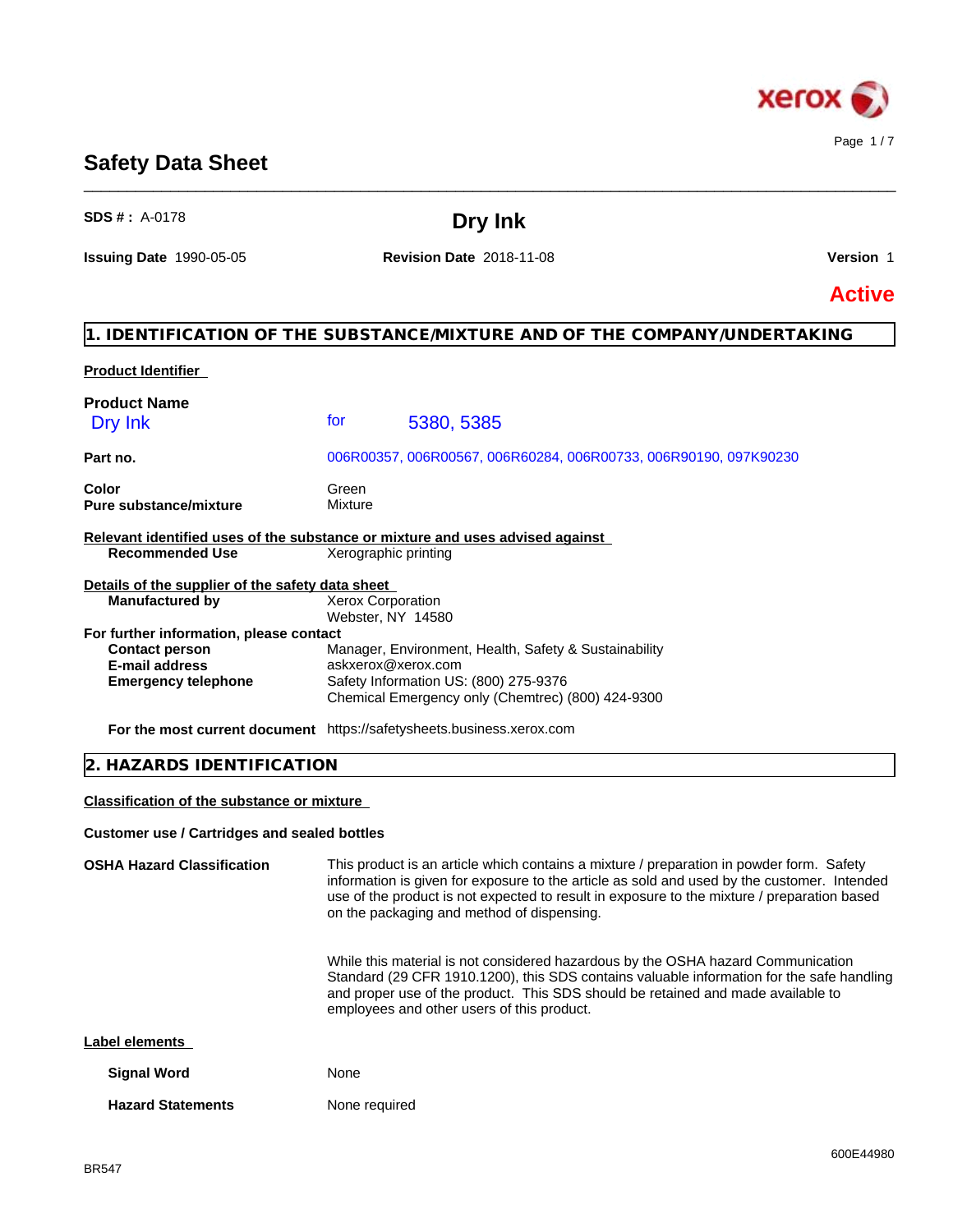

### **Precautionary Statements** None required

### **Other hazards**

Not a PBT according to REACH Annex XIII May form explosible dust-air mixture if dispersed

### **3. COMPOSITION/INFORMATION ON INGREDIENTS**

### **Mixtures**

| <b>Chemical Name</b>  | CAS No.     | Weight %  | <b>Classification (Req.</b><br>1272/2008) | <b>Hazard Statements I</b> |
|-----------------------|-------------|-----------|-------------------------------------------|----------------------------|
| Polyester resin       | 162993-61-5 | 65-70     | $\overline{\phantom{a}}$                  | $- -$                      |
| Acrylic resin         | 26299-47-8  | $20 - 25$ | $\overline{\phantom{a}}$                  | $\sim$                     |
| <b>Yellow Pigment</b> | 12225-18-2  | 4-8       | $\sim$ $\sim$                             | $- -$                      |
| Titanium dioxide      | 13463-67-7  | 2-4       | $\overline{\phantom{a}}$                  | $\sim$                     |
| Cvan Pigment          | 147-14-8    | د- י      | $\sim$ $\sim$                             | $- -$                      |

"--" indicates no classification or hazard statements apply.

## **4. FIRST AID MEASURES**

### **Description of first-aid measures**

| Description of inst-aid incasures                           |                                                                                               |  |  |  |
|-------------------------------------------------------------|-----------------------------------------------------------------------------------------------|--|--|--|
| <b>General advice</b>                                       | For external use only. When symptoms persist or in all cases of doubt seek medical advice.    |  |  |  |
|                                                             | Show this material safety data sheet to the doctor in attendance.                             |  |  |  |
| Eye contact                                                 | Immediately flush with plenty of water. After initial flushing, remove any contact lenses and |  |  |  |
|                                                             | continue flushing for at least 15 minutes                                                     |  |  |  |
| <b>Skin contact</b>                                         | Wash skin with soap and water                                                                 |  |  |  |
| <b>Inhalation</b>                                           | Move to fresh air                                                                             |  |  |  |
| Ingestion                                                   | Rinse mouth with water and afterwards drink plenty of water or milk                           |  |  |  |
| Most important symptoms and effects, both acute and delayed |                                                                                               |  |  |  |
| <b>Acute toxicity</b>                                       |                                                                                               |  |  |  |
| Eyes                                                        | No known effect                                                                               |  |  |  |
| <b>Skin</b>                                                 | No known effect                                                                               |  |  |  |
| <b>Inhalation</b>                                           | No known effect                                                                               |  |  |  |
| Ingestion                                                   | No known effect                                                                               |  |  |  |
| <b>Main symptoms</b>                                        | Overexposure may cause:                                                                       |  |  |  |
|                                                             | mild respiratory irritation similar to nuisance dust.                                         |  |  |  |
| <b>Aggravated Medical Conditions</b>                        | None under normal use conditions                                                              |  |  |  |
|                                                             | Indication of immediate medical attention and special treatment needed                        |  |  |  |
| <b>Protection of first-aiders</b>                           | No special protective equipment required                                                      |  |  |  |
| Notes to physician                                          | Treat symptomatically                                                                         |  |  |  |
| 5. FIRE-FIGHTING MEASURES                                   |                                                                                               |  |  |  |

#### **Extinguishing media**

**Suitable extinguishing media** Use water spray or fog; do not use straight streams, Foam **Unsuitable extinguishing media** Do not use a solid water stream as it may scatterand spread fire

### **Special hazards arising from the substance or mixture**

Fine dust dispersed in air, in sufficient concentrations, and in the presence of an ignition source is a potential dust explosion hazard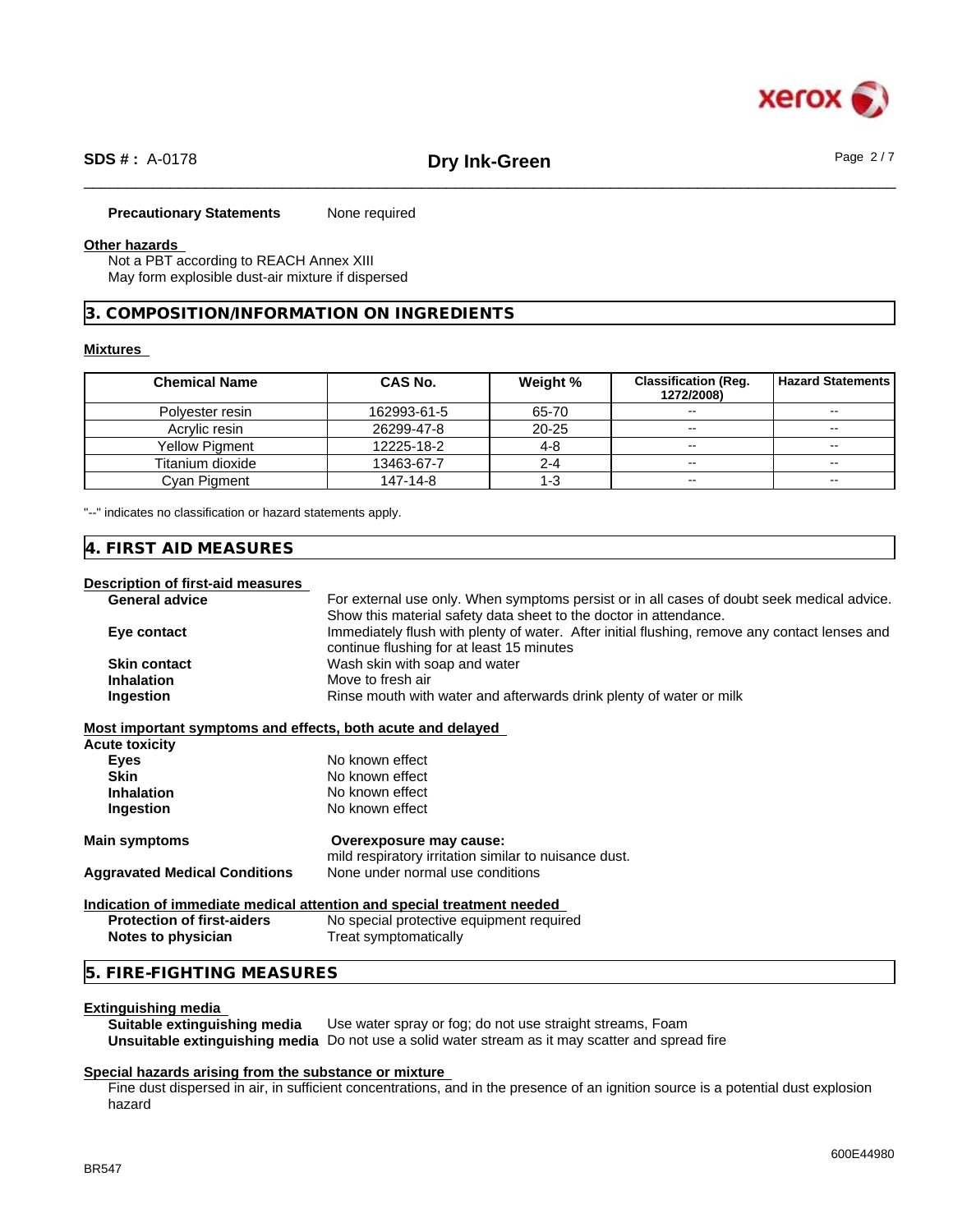

# \_\_\_\_\_\_\_\_\_\_\_\_\_\_\_\_\_\_\_\_\_\_\_\_\_\_\_\_\_\_\_\_\_\_\_\_\_\_\_\_\_\_\_\_\_\_\_\_\_\_\_\_\_\_\_\_\_\_\_\_\_\_\_\_\_\_\_\_\_\_\_\_\_\_\_\_\_\_\_\_\_\_\_\_\_\_\_\_\_\_\_\_\_\_ **SDS # :** A-0178 **Dry Ink-Green** Page 3 / 7

### **Hazardous combustion products**

Hazardous decomposition products due to incomplete combustion, Carbon oxides, Nitrogen oxides (NOx)

#### **Advice for fire-fighters**

In the event of fire and/or explosion do not breathe fumes. Wear fire/flame resistant/retardant clothing. Use self-contained pressure-demand breathing apparatus if needed to prevent exposure to smoke or airborne toxins. Wear self-contained breathing apparatus and protective suit

### **Other information**

**Flash point** Not applicable

**Flammability** Not flammable. Will not readily ignite.

### **6. ACCIDENTAL RELEASE MEASURES**

#### **Personal precautions, protective equipment and emergency procedures**

Avoid breathing dust

#### **Environmental precautions**

No special environmental precautions required

### **Methods and material for containment and cleaning up**

| <b>Methods for containment</b> | Prevent dust cloud                                                                    |
|--------------------------------|---------------------------------------------------------------------------------------|
| Methods for cleaning up        | Use a vacuum cleaner to remove excess, then wash with COLD water. Hot water fuses the |
|                                | toner making it difficult to remove                                                   |

#### **Reference to other sections**

The environmental impact of this product has not been fully investigated

However, this preparation is not expected to present significant adverse environmental effects.

| 7. HANDLING AND STORAGE       |                                                                                                                                         |  |
|-------------------------------|-----------------------------------------------------------------------------------------------------------------------------------------|--|
| Precautions for safe handling |                                                                                                                                         |  |
| Advice on safe handling       | Handle in accordance with good industrial hygiene and safety practice, Avoid dust<br>accumulation in enclosed space, Prevent dust cloud |  |

**Hygiene measures** None under normal use conditions

### **Conditions for safe storage, including any incompatibilities**

**Technical measures and storage** Keep container tightly closed in a dry and well-ventilated place, Store at room temperature **conditions**

**Incompatible products** None

**Specific end uses**

Xerographic printing

### **8. EXPOSURE CONTROLS/PERSONAL PROTECTION**

**Control parameters**

**Exposure Limits**

**ACGIH TLV TWA** 10 mg/m<sup>3</sup> (inhalable particles) **ACGIH TLV TWA** 3 mg/m<sup>3</sup> (respirable dust) **OSHA PEL TWA** 15 mg/m<sup>3</sup> (total dust) **OSHA PEL TWA** 5 mg/m<sup>3</sup> (respirable dust)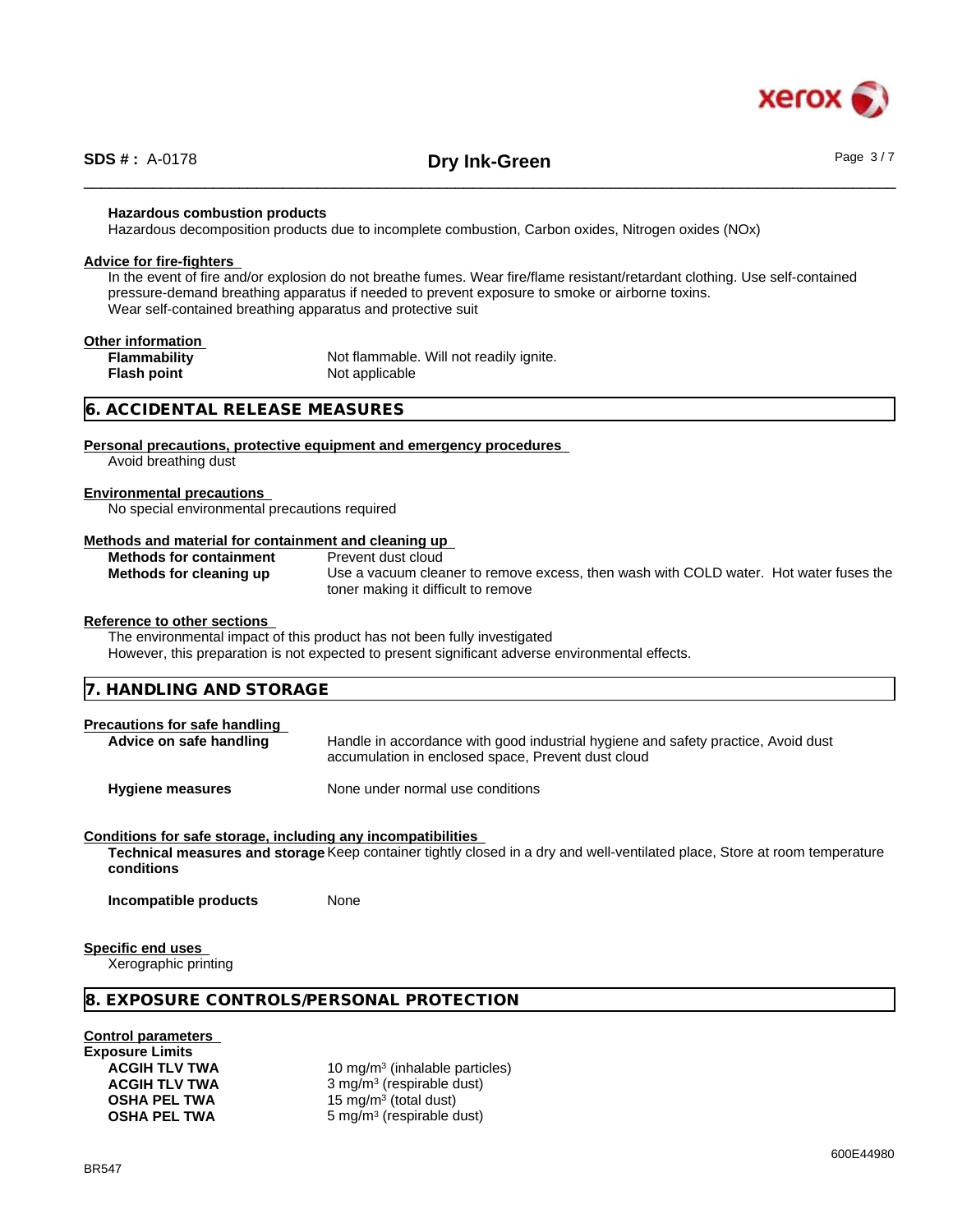

# \_\_\_\_\_\_\_\_\_\_\_\_\_\_\_\_\_\_\_\_\_\_\_\_\_\_\_\_\_\_\_\_\_\_\_\_\_\_\_\_\_\_\_\_\_\_\_\_\_\_\_\_\_\_\_\_\_\_\_\_\_\_\_\_\_\_\_\_\_\_\_\_\_\_\_\_\_\_\_\_\_\_\_\_\_\_\_\_\_\_\_\_\_\_ **SDS # :** A-0178 **Dry Ink-Green** Page 4 / 7

| <b>Xerox Exposure Limit</b> | 2.5 mg/m <sup>3</sup> (total dust)     |
|-----------------------------|----------------------------------------|
| <b>Xerox Exposure Limit</b> | $0.4 \text{ mg/m}^3$ (respirable dust) |

**Component Information**

| <b>Chemical Name</b>            | .<br><b>CGIH T</b>        | <b>OSHA PEL</b>              |
|---------------------------------|---------------------------|------------------------------|
| $- \cdot$ .<br>Fitanium dioxide | TWA<br>`mɑ/m∘             | TW,<br>∴ma/m<br>$\mathbf{r}$ |
| -<br>Cvan<br>Pigment            | TWA.<br>ma/m <sup>3</sup> |                              |

## **Exposure controls**<br>**Engineering measures**

**None under normal use conditions** 

**Individual protection measures, such as personal protective equipment (PPE) Eye/Face protection** No special protective equipment required

**Hand protection** No special protective equipment required **Skin and body protection** No special protective equipment required **Respiratory protection** No special protective equipment required. **Respiratory protection** No special protective equipment required.<br> **Thermal hazards** None under normal processing **Thermal hazards** None under normal processing

**Environmental Exposure Controls** Keep out of drains, sewers, ditches and waterways

### **9. PHYSICAL AND CHEMICAL PROPERTIES**

### **Information on basic physical and chemical properties**

| Appearance<br><b>Physical state</b><br>Color                                                                                                                                                         | Powder<br>Solid<br>Green          |                                                                                                                                                                                   | Odor<br><b>Odor threshold</b><br>рH | Faint<br>Not applicable<br>Not applicable                                                    |
|------------------------------------------------------------------------------------------------------------------------------------------------------------------------------------------------------|-----------------------------------|-----------------------------------------------------------------------------------------------------------------------------------------------------------------------------------|-------------------------------------|----------------------------------------------------------------------------------------------|
| <b>Flash point</b>                                                                                                                                                                                   |                                   | Not applicable                                                                                                                                                                    |                                     |                                                                                              |
| <b>Boiling point/range</b><br>Softening point                                                                                                                                                        |                                   | Not applicable<br>49 - 60 °C                                                                                                                                                      | 120 - 140 °F                        |                                                                                              |
| <b>Evaporation rate</b><br>Flammability                                                                                                                                                              | <b>Flammability Limits in Air</b> | Not applicable<br>Not flammable. Will not readily ignite.<br>Not applicable                                                                                                       |                                     |                                                                                              |
| Vapor pressure<br>Vapor density<br><b>Specific gravity</b><br><b>Water solubility</b><br><b>Partition coefficient</b><br><b>Autoignition temperature</b><br>Viscosity<br><b>Explosive properties</b> | <b>Decomposition temperature</b>  | Not applicable<br>Not applicable<br>$\sim$ 1<br>Negligible<br>Not applicable<br>Not applicable<br>Not determined<br>Not applicable<br>source is a potential dust explosion hazard |                                     | Fine dust dispersed in air, in sufficient concentrations, and in the presence of an ignition |
| <b>Oxidizing properties</b>                                                                                                                                                                          |                                   | Not applicable                                                                                                                                                                    |                                     |                                                                                              |
|                                                                                                                                                                                                      |                                   |                                                                                                                                                                                   |                                     |                                                                                              |

#### **Other information**

None

### **10. STABILITY AND REACTIVITY**

#### **Reactivity**

No dangerous reaction known under conditions of normal use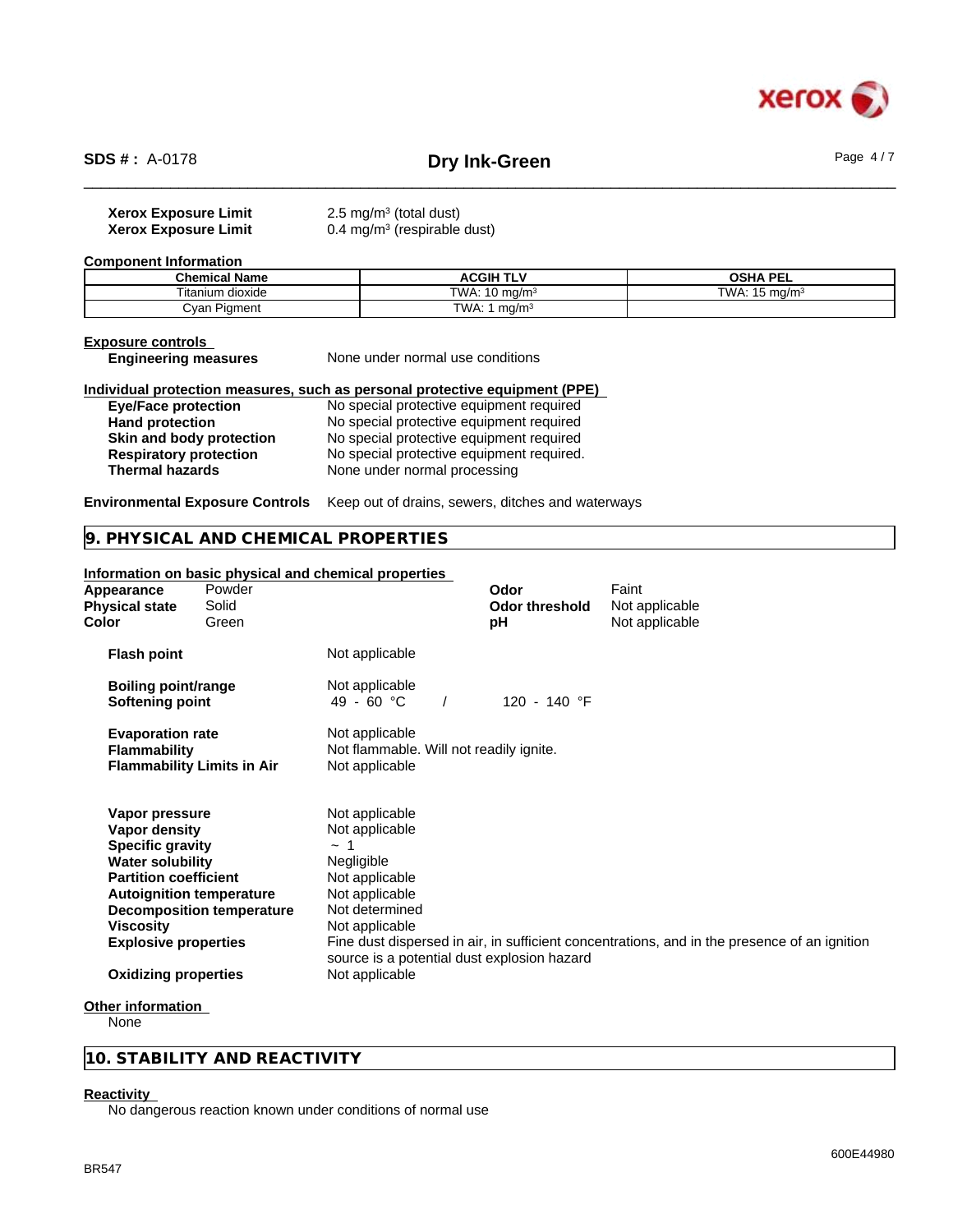

### **Chemical stability**

Stable under normal conditions.

#### **Possibility of hazardous reactions**

**Hazardous reactions**<br> **Hazardous polymerization Hazardous polymerization Hazardous polymerization Hazardous polymerization Hazardous polymerization does not occur** 

### **Conditions to avoid**

Prevent dust cloud, Fine dust dispersed in air, in sufficient concentrations, and in the presence of an ignition source is a potential dust explosion hazard

### **Incompatible Materials**

None

### **Hazardous decomposition products**

None under normal use

### **11. TOXICOLOGICAL INFORMATION**

*The toxicity data noted below is based on the test results of similar reprographic materials.*

#### **Information on toxicological effects**

## **Acute toxicity**

| <b>Product Information</b> |                                       |
|----------------------------|---------------------------------------|
| <b>Irritation</b>          | No skin irritation, No eye irritation |
| Oral LD50                  | $> 5$ g/kg (rat)                      |
| Dermal LD50                | $> 5$ g/kg (rabbit)                   |
| <b>LC50 Inhalation</b>     | $> 5$ mg/L (rat, 4 hr)                |

#### **Component Information**

| <b>Chemical Name</b>  | LC50 Inhalation | Dermal LD50        | Oral LD50         |
|-----------------------|-----------------|--------------------|-------------------|
| <b>Yellow Pigment</b> |                 | (Rabbit)<br>3 a/ka | Rat<br>23 g/kg    |
| Titanium dioxide      |                 |                    | 10000 mg/kg (Rat) |
| Cyan Pigment          |                 |                    | 10000 mg/kg (Rat) |

## **Chronic toxicity**

| עוווטוווט נטגוטונץ          |                                          |
|-----------------------------|------------------------------------------|
| <b>Sensitization</b>        | No sensitization responses were observed |
| <b>Neurological Effects</b> | No information available                 |
| Target organ effects        | None known                               |
|                             |                                          |

#### **CMR Effects**

| <b>Mutagenic effects</b><br><b>Reproductive toxicity</b><br>Carcinogenicity |  | Not mutagenic in AMES Test<br>This product does not contain any known or suspected reproductive hazards<br>See "Other Information" in this section. |             |  |
|-----------------------------------------------------------------------------|--|-----------------------------------------------------------------------------------------------------------------------------------------------------|-------------|--|
| <b>Chemical Name</b>                                                        |  | <b>NTP</b>                                                                                                                                          | <b>IARC</b> |  |
| Titanium dioxide                                                            |  |                                                                                                                                                     | 2B          |  |

#### **Other information**

The IARC (International Agency for Research on Cancer) has listed titanium dioxide as "possibly carcinogenic to humans". However, Xerox has concluded that the presence of titanium dioxide in this mixture does not present a health hazard. The IARC classification is based on studies in rats using high concentrations of pure, unbound TiO2 particles of respirable size. The Titanium Dioxide Industry REACH Consortium has concluded that these effects were species-specific, attributable to lung overload and not specific to TiO2, i.e. similar effects would also be seen for other low solubility dusts. Toxicological and epidemiological studies do not suggest a carcinogenic effects in humans. In addition, the titanium dioxide in this mixture is encapsulated in a matrix or bound to the surface of the toner.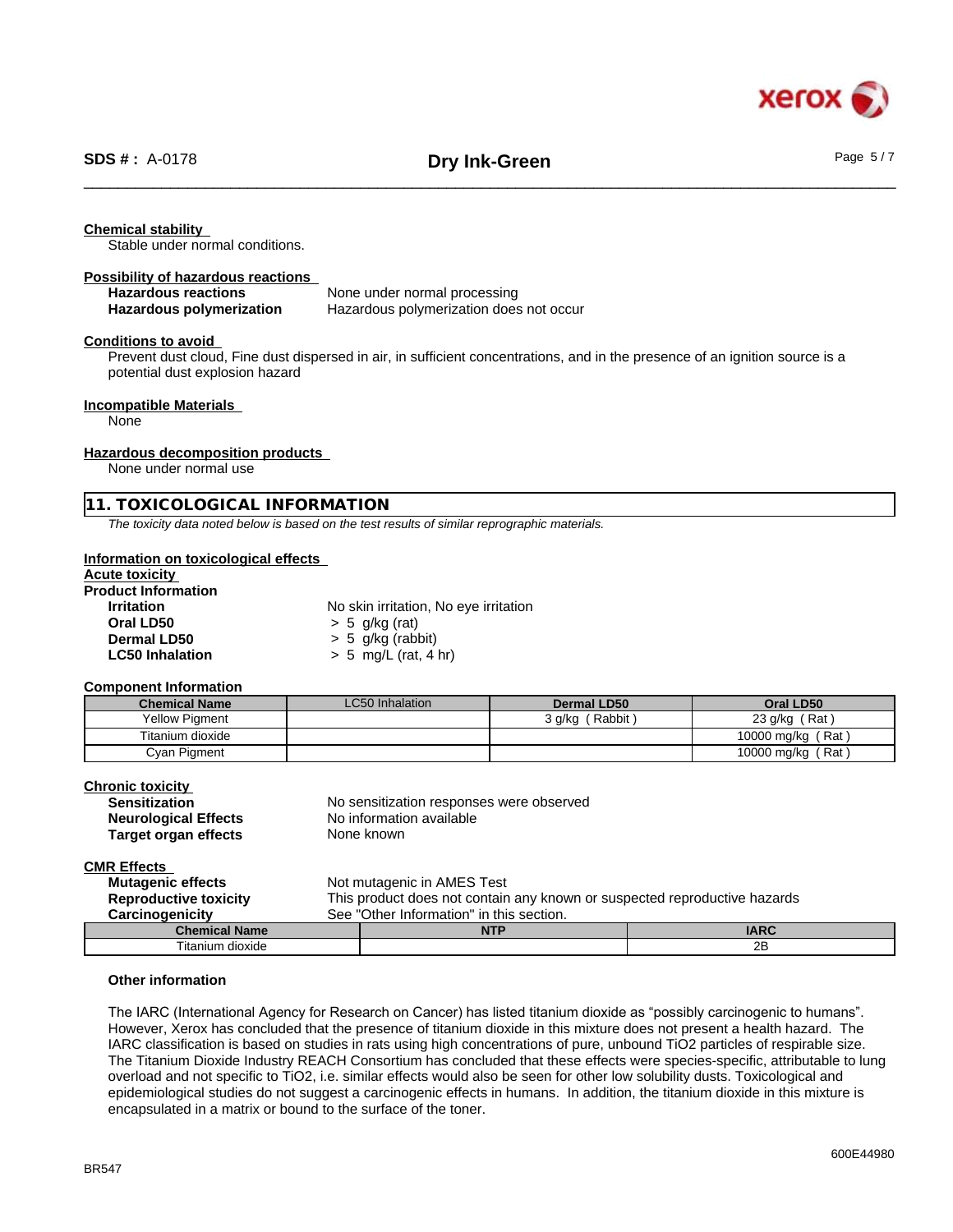

# \_\_\_\_\_\_\_\_\_\_\_\_\_\_\_\_\_\_\_\_\_\_\_\_\_\_\_\_\_\_\_\_\_\_\_\_\_\_\_\_\_\_\_\_\_\_\_\_\_\_\_\_\_\_\_\_\_\_\_\_\_\_\_\_\_\_\_\_\_\_\_\_\_\_\_\_\_\_\_\_\_\_\_\_\_\_\_\_\_\_\_\_\_\_ **SDS # :** A-0178 **Dry Ink-Green** Page 6 / 7

### **Other toxic effects Aspiration Hazard** Not applicable **Other adverse effects** None known

### **12. ECOLOGICAL INFORMATION**

### **Toxicity**

On available data, the mixture / preparation is not harmful to aquatic life

#### **Persistence and degradability**

Not readily biodegradable

#### **Bioaccumulative potential**

Bioaccumulation is unlikely

#### **Mobility in soil**

Insoluble in water

#### **Component Information**

| - -<br>-<br>$\mathsf{Cher}$<br>Name<br>шкаг | loq<br>Pow |
|---------------------------------------------|------------|
| `.var<br>n n n<br>vai                       | O.C        |

### **Other adverse effects**

Presents little or no hazard to the environment.

### **13. DISPOSAL CONSIDERATIONS**

### **Waste treatment methods**

| This material, as supplied, is not a hazardous waste according to Federal regulations (40)<br>CFR 261). This material could become a hazardous waste if it is mixed with or otherwise<br>comes in contact with a hazardous waste, if chemical additions are made to this material, or<br>if the material is processed or otherwise altered. Consult 40 CFR 261 to determine whether<br>the altered material is a hazardous waste. Consult the appropriate state, regional, or local<br>regulations for additional requirements. |
|---------------------------------------------------------------------------------------------------------------------------------------------------------------------------------------------------------------------------------------------------------------------------------------------------------------------------------------------------------------------------------------------------------------------------------------------------------------------------------------------------------------------------------|
| No special precautions are needed in handling this material                                                                                                                                                                                                                                                                                                                                                                                                                                                                     |
| Although toner is not an aquatic toxin, microplastics may be a physical hazard to aquatic life<br>and should not be allowed to enter drains, sewers, or waterways.                                                                                                                                                                                                                                                                                                                                                              |
|                                                                                                                                                                                                                                                                                                                                                                                                                                                                                                                                 |

### **14. TRANSPORT INFORMATION**

This material is not subject to regulation as a hazardous material for shipping

## **15. REGULATORY INFORMATION**

### **Safety, health and environmental regulations/legislation specific for the substance or mixture**

### **OSHA Regulatory Status**

This product is an article which contains a mixture / preparation in powder form. Safety information is given for exposure to the article as sold and used by the customer. Intended use of the product is not expected to result in exposure to the mixture / preparation based on the packaging and method of dispensing.